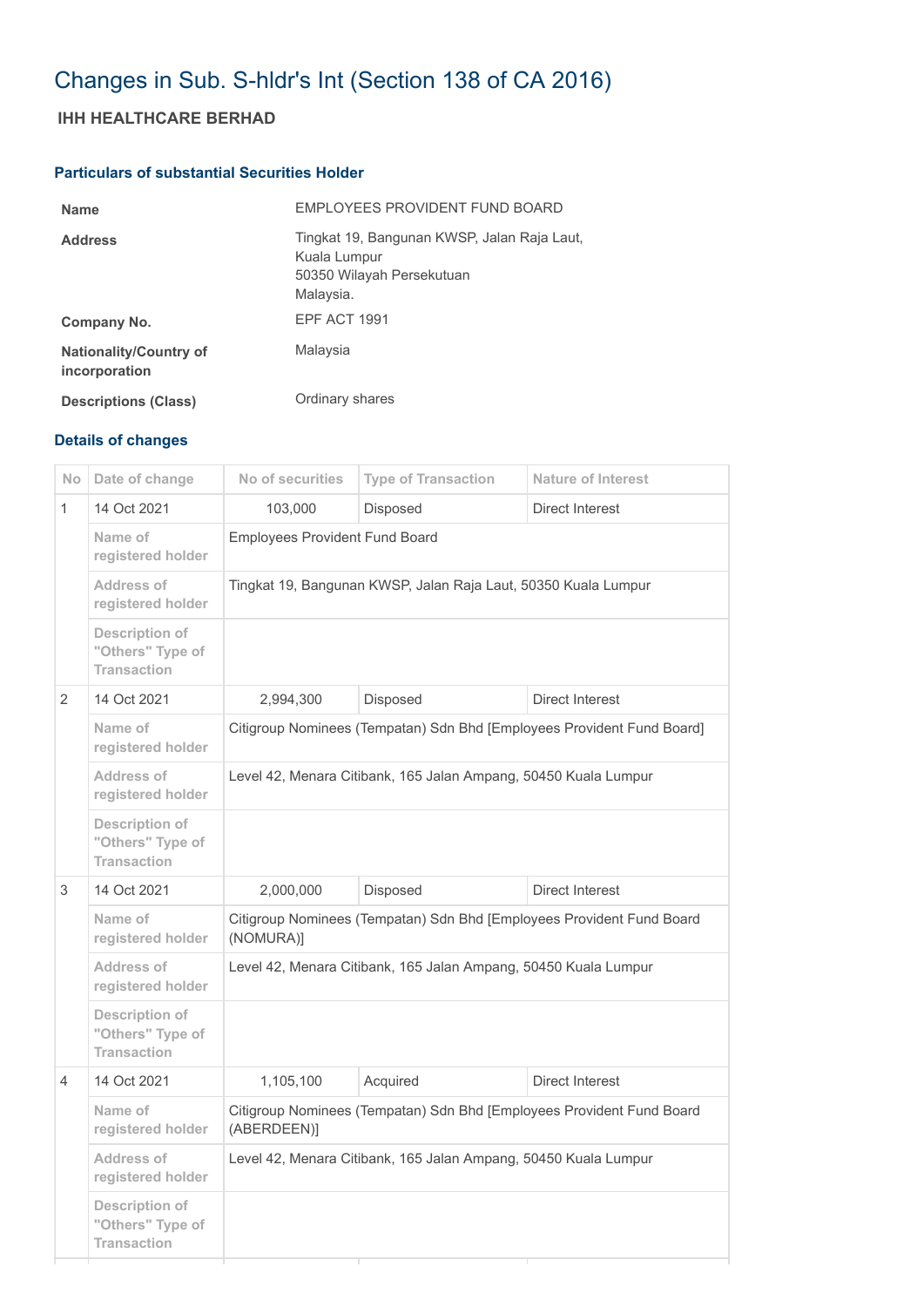| 5 | 14 Oct 2021                                                     | 283,500                                                                                    | Acquired | Direct Interest |  |
|---|-----------------------------------------------------------------|--------------------------------------------------------------------------------------------|----------|-----------------|--|
|   | Name of<br>registered holder                                    | Citigroup Nominees (Tempatan) Sdn Bhd [Employees Provident Fund Board<br>(RHBISLAMIC) ICI  |          |                 |  |
|   | Address of<br>registered holder                                 | Level 42, Menara Citibank, 165 Jalan Ampang, 50450 Kuala Lumpur                            |          |                 |  |
|   | <b>Description of</b><br>"Others" Type of<br><b>Transaction</b> |                                                                                            |          |                 |  |
| 6 | 14 Oct 2021                                                     | 362,200                                                                                    | Acquired | Direct Interest |  |
|   | Name of<br>registered holder                                    | Citigroup Nominees (Tempatan) Sdn Bhd [Employees Provident Fund Board<br>(ABERISLAMIC) ICI |          |                 |  |
|   | Address of<br>registered holder                                 | Level 42, Menara Citibank, 165 Jalan Ampang, 50450 Kuala Lumpur                            |          |                 |  |
|   | Description of<br>"Others" Type of<br><b>Transaction</b>        |                                                                                            |          |                 |  |

| Circumstances by reason of<br>which change has occurred | Disposal and acquisition |
|---------------------------------------------------------|--------------------------|
| <b>Nature of interest</b>                               | Direct Interest          |
| Direct (units)                                          | 752,445,600              |
| Direct $(\% )$                                          | 8.563                    |
| Indirect/deemed interest (units)                        |                          |
| Indirect/deemed interest (%)                            |                          |
| Total no of securities after<br>change                  | 752.445.600              |
| Date of notice                                          | 15 Oct 2021              |
| Date notice received by Listed                          | 20 Oct 2021              |

#### *Remarks : Employees Provident Fund Board [38,865,000 ordinary shares ("OS")]*

**Issuer**

*Citigroup Nominees (Tempatan) Sdn Bhd* 

- *1. Citigroup Nominees (Tempatan) Sdn Bhd [Employees Provident Fund Board] (638,576,600 OS)*
- *2. Citigroup Nominees (Tempatan) Sdn Bhd [Employees Provident Fund Board (AMUNDI)]*
- *(7,654,900 OS) 3. Citigroup Nominees (Tempatan) Sdn Bhd [Employees Provident Fund Board (AFFIN-HWG)]*
- *(11,923,600 OS) 4. Citigroup Nominees (Tempatan) Sdn Bhd [Employees Provident Fund Board (AM INV)] (1,600,000 OS)*
- *5. Citigroup Nominees (Tempatan) Sdn Bhd [Employees Provident Fund Board (NOMURA)]*
- *(7,929,800 OS) 6. Citigroup Nominees (Tempatan) Sdn Bhd [Employees Provident Fund Board (CIMB PRI)]*
- *(21,538,800 OS)*
- *7. Citigroup Nominees (Tempatan) Sdn Bhd [Employees Provident Fund Board (TEMPLETON)]*
- *(5,234,500 OS) 8. Citigroup Nominees (Tempatan) Sdn Bhd [Employees Provident Fund Board (ABERDEEN)]*
- *(7,077,800 OS)*
- *9. Citigroup Nominees (Tempatan) Sdn Bhd [Employees Provident Fund Board (ASIANISLAMIC) IC] (5,304,500 OS)*
- *10. Citigroup Nominees (Tempatan) Sdn Bhd [Employees Provident Fund Board (RHBISLAMIC) IC] (499,100 OS) 11. Citigroup Nominees (Tempatan) Sdn Bhd [Employees Provident Fund Board (F.TEMISLAMIC) IC]*
- *(2,188,600 OS) 12. Citigroup Nominees (Tempatan) Sdn Bhd [Employees Provident Fund Board (ABERISLAMIC) IC]*
- *(2,607,400 OS)*
- *13. Citigroup Nominees (Tempatan) Sdn Bhd [Employees Provident Fund Board (CPIAM EQ) IC] (1,445,000 OS)*